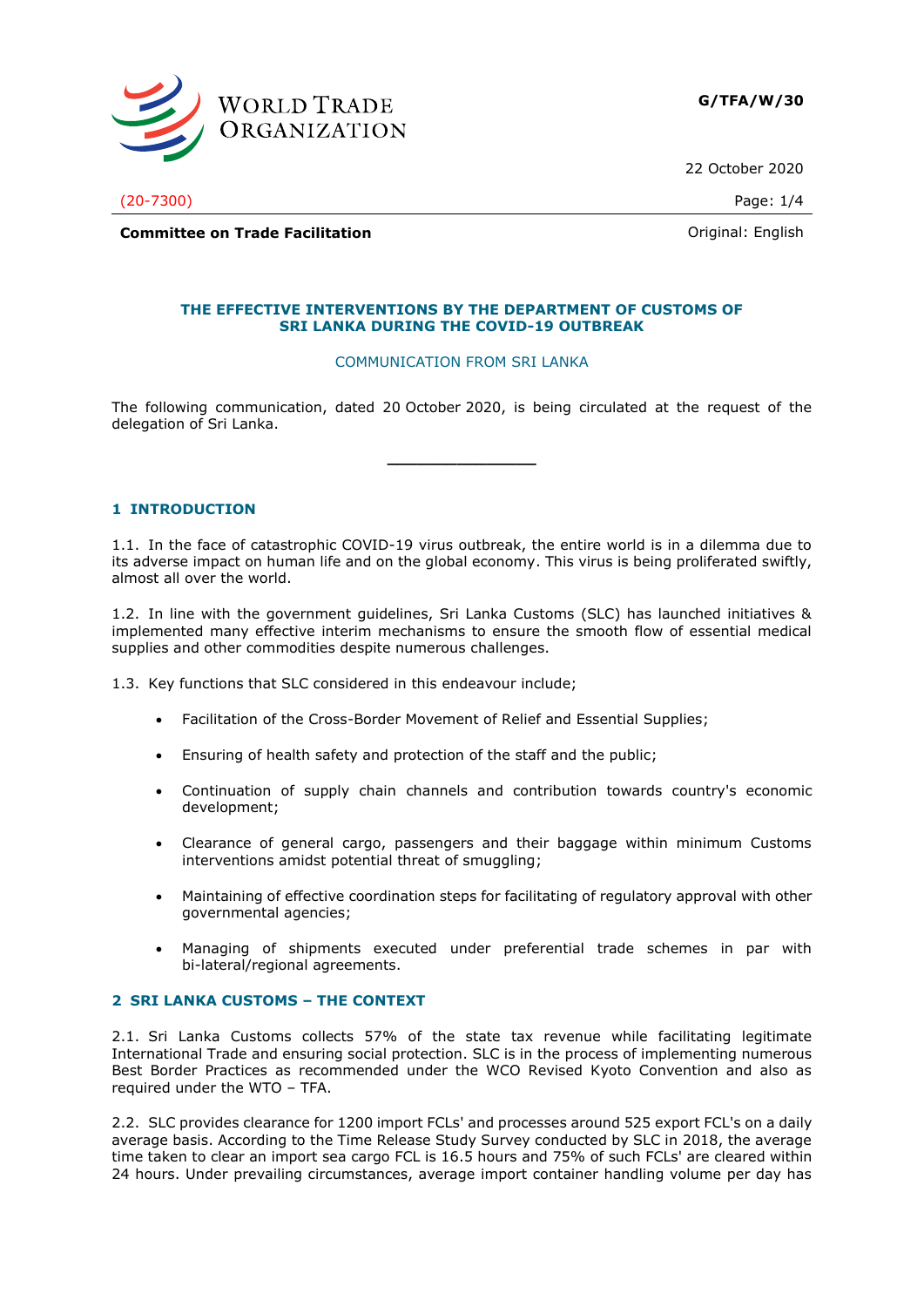dropped to 524 and around 95% of such containers are being released approximately within half a day, while the processing of export containers was dropped to around 220. As reported, Sri Lanka Ports Authority sources reveal that overall container (import, export, empty and transshipment) handling (TEU) has drop by 24% as a result of the outbreak.

## **3 STAFF AND PUBLIC – HEALTH AND SAFETY FIRST:**

3.1. SLC, as the Frontline Border Agency, actively contributed to the Presidential Task Force on COVID-19 that was established to monitor, prevent the spreading of the disease and to provide essential services to sustain overall living standards of communities in the country. Following Steps were taken in that regard;

- Strict instructions were issued to minimize population gathering and to maintain social distance to contain contamination;
- Number of staff deployed was kept to a minimum on a roster basis where one such group consists around 20% of the normal number of staff;
- Instructions were issued to the rest of the staff to continue their duties remotely from their homes;
- Sanitizing facilities and protective gear were provided to the staff as required, for instance for airport staff;
- A disinfecting chamber was established at the entrance to the Customs premises;
- An interim paperless procedure was introduced for electronic submission and processing of CUSDECS (Custom Declarations for Goods) taking advantage of existing e-payment platform.

## **4 CONTINUOUS CROSS-BORDER MOVEMENT OF RELIEF AND ESSENTIAL SUPPLIES:**

4.1. Uninterrupted facilitation of the cross-border movement of relief and essential commodities became an issue as a result of the imposition of island-wide curfew. However, SLC provided its maximum interventions & contribution to expeditious release of essentials to sustain overall living standards of communities in the country, which is somewhat mirrored with the lessons learnt during colossal disasters, such as, Tsunami in 2004.

4.2. Accordingly, the following policy decisions were put into action:

- Routine cargo selectivity criteria were tailored, especially to release medium and low risk cargo with minimum or no customs intervention. As a result, around 70% of essential items were exempted from physical examination, subject to random inspection through Non-Intrusive Cargo Scanning;
- Regulatory approvals, such as, standards and permits were coordinated via electronic means to ensure expeditious release;
- Some selected regulatory requirements, such as, approvals for adherence of regulatory requirements (standards and licenses) were relaxed subject to post clearance audits. Supplementary measures were provided to facilitate routine referrals to the Regulatory Agencies (for example, debiting of Import control licenses by the Department of Import Export Control were temporarily stopped in order to save time, unless it is deemed indispensable);
- Prompt actions were taken to facilitate requests made by Foreign Missions, especially to expedite essential exports;
- Provisional online procedures were introduced to verify Certificates of Origin for according preferential tariff treatments for shipments traded under Preferential Trade Agreements;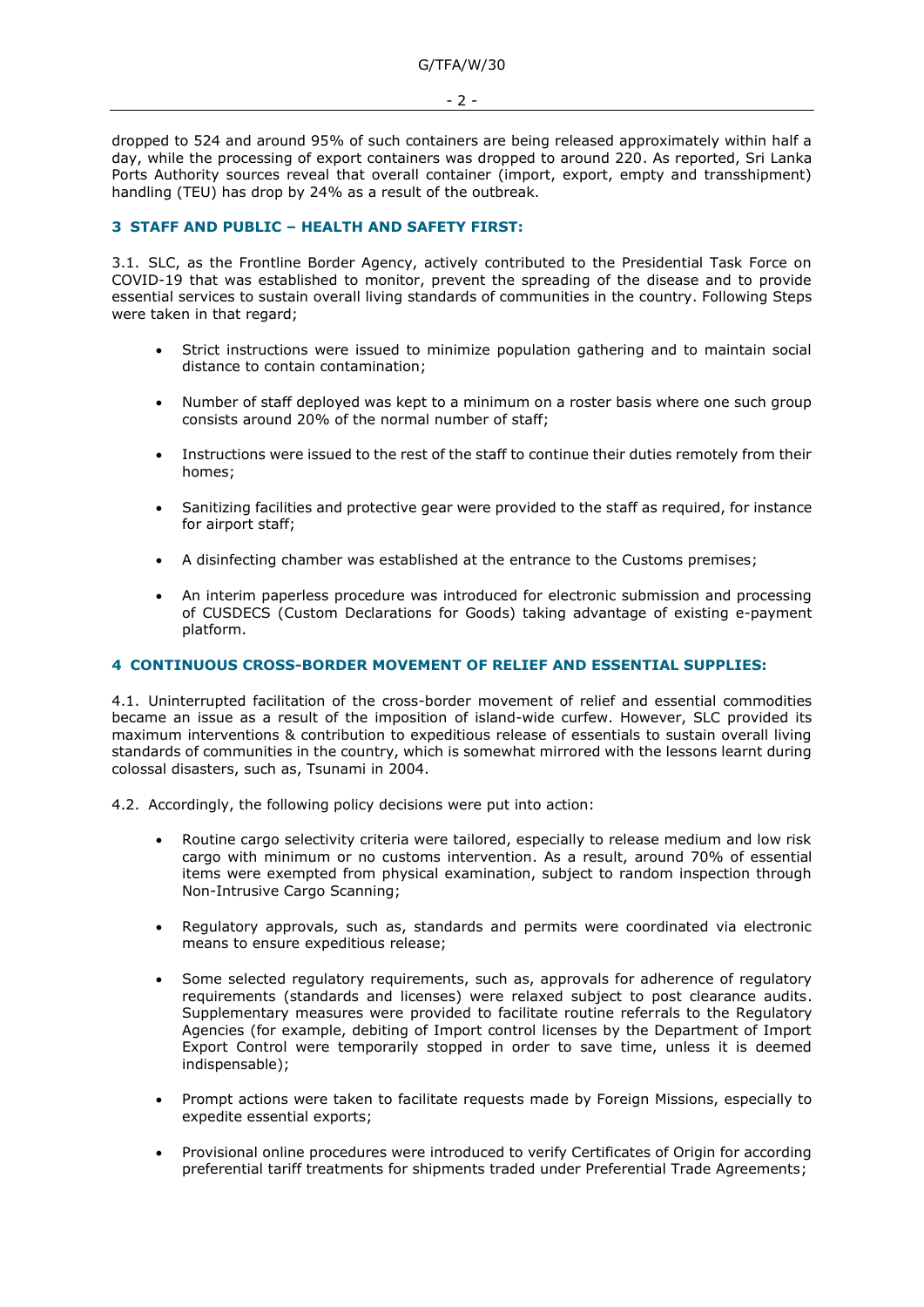- Provisional clearance procedure was extended, with priority for consignments of relief goods and consignments needing expedited clearance;
- Existing 24/7 services for exports were limited to approximately 8 hours per day in view of the low volume of exports, as most of the factories were closed for operations due to government contingency measures, which were recommended for ensuring minimizing human interactions and gathering. However, Customs staff was kept on an "On-Call" basis and were to report as required during Customs non-operating hours;
- In addition to the regular Customs Enquiry Point, a special 24/7 help desk was established to attend to stakeholder inquiries. COVID-19 Contingency Plans, which introduced newly stipulated working hours and arrangements, along with personal contact numbers of relevant Unit Heads, were published and regularly updated on the SLC website [\(http://www.customs.gov.lk\)](http://www.customs.gov.lk/) ensuring trade facilitation.

#### **5 CONTRIBUTION TOWARDS THE COUNTRY'S ECONOMY AND SUSTAINING SUPPLY CHAIN CONTINUITY:**

5.1. SLC, while being the key tax revenue provider of the state coffers, ensures the expeditious release and clearance of average numbers of import and export containers on a daily basis. However, as the current situation demanded an innovative approach, steps, were to be taken, focused on the expeditious movement of essential import and limited export containers. Thereby, the revenue aspect did not take precedence over the emerging serious health concerns.

5.2. The following policy decisions were adopted accordingly.

- The scope of customs clearance was expanded from "the release of only selected essential cargo" to "the release of all general cargo", but on an incremental basis;
- Regular meetings with key policy level authorities and Governmental agencies were held for carrying forward the political will;
- Concessionary tariff rates were introduced to ensure constant supply of essential medicines and medical devices;
- A Standard Operating Procedure was put in place for the processing of applications for Inward Processing and attending to incidental operational requests and inquiries, over electronic mail with templates, for ensuring undisrupted execution of industry and related import and export activities;
- Assisted Sri Lanka Ports Authority to clear spaces adjacent to cargo unloading bays in order to increase the efficiency of unloading goods from vessels keeping the supply chain undisrupted, by providing clearance for even non-essential goods from time to time;
- Clearance of general cargo, passengers and their baggage with minimum Customs interventions concerning the potential threat of smuggling activities;
- Deployment of narcotics and drug detective canines of the Sri Lanka Police Narcotics Bureau for the examination of essentials imported from High Risk Countries;
- Effective coordination with other Governmental Agencies to submit manually functioned regulatory approvals directly to the ASYCUDA platform;
- Imposition of routine penalty on late reporting of manifests etc., were favourably considered and applicable penalties were waved off to zero.

# **6 SRI LANKA CUSTOM'S ENDEAVOUR ON PASSENGER FACILITATION:**

6.1. Bandaranayake International Airport is the main international Airport in Sri Lanka. A daily average 27,000 inward and outward passengers had been processed through this International Airport in year 2018. According to the Airport sources, it has processed 12,025 inward passengers